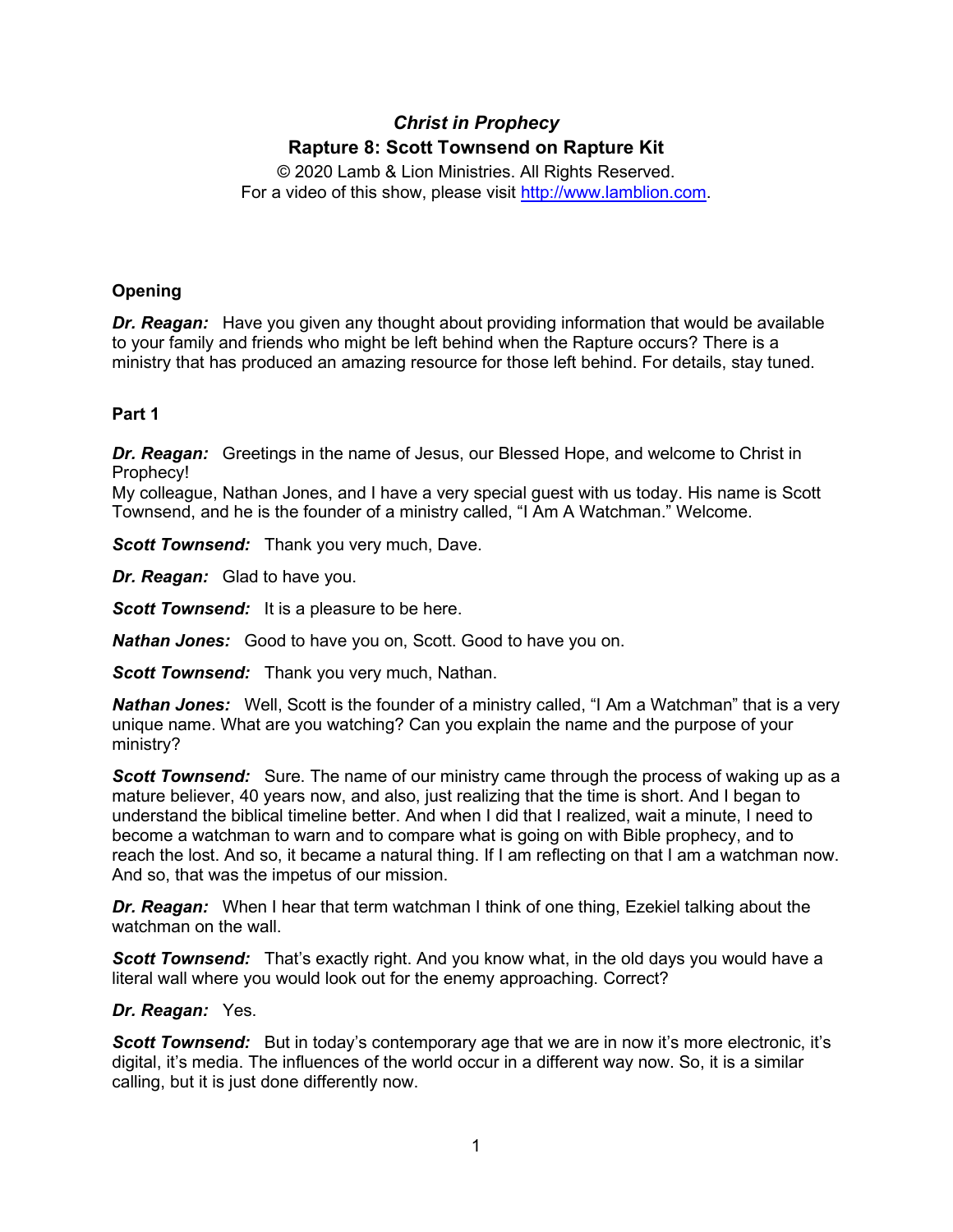*Dr. Reagan:* What would say is the fundamental message of your ministry?

*Scott Townsend:* Well, we try to reach the watchmen and watchwomen of our world and try to help them understand their calling. To affirm them actually. Many people have this innate desire to become a watchman, to take responsibility for informing the lost right now, but they need a little bit of encouragement and inspiration and understanding of what does it actually mean? What do you do as a watchman? And so, we designed our ministry to help fill in that opportunity of coaching, discipling, inspiring, and encouraging people to become watchmen.

*Dr. Reagan:* Okay, now you have a rather unusual background for a founder of a ministry.

*Scott Townsend:* Yeah.

*Dr. Reagan:* You're not a seminary graduate.

*Scott Townsend:* I'm not. I'm a lay person.

*Dr. Reagan:* Alright, tell us about your background.

**Scott Townsend:** Sure. I have a very, I would say, normal background, mostly it is software development. And I've been a Christian as I said for 40 years, and I've had different responsibilities within the church, the local church that I served in. And everything was fairly normal in my career until the Lord really put a burden on me, when I began to wake up as a Christian.

*Dr. Reagan:* And that happened rather suddenly, didn't it?

**Scott Townsend:** It happened about four years ago, and things began to make much more sense to me. The Holy Spirit played a really big role in helping me understand what was happening, and why.

*Dr. Reagan:* And you were jolted by some messages you heard at Jan Markell's annual conference?

**Scott Townsend:** Yes, especially Amir Tsarfati that talked about the new world order, and the one world religious system. And for the first time I was listening to somebody that actually said something that helped me connect those dots. Because in church, as you know these type of topics don't typically come up. And so, for many believers, myself included, you know, it was something that I had to wake up to.

*Nathan Jones:* I'm encouraged that--because you are being a little humble here, you are a Silicon Valley exec, you're more than just software. And you hear so many negative things about spiritually coming out of Silicon Valley, but there are Christians in Silicon Valley such as yourself, right?

**Scott Townsend:** There are. And I'll just say we have a burden for the Silicon Valley area. There's only 5% that are churched. And part of the reason for that is it's very multi-cultural, and there's lots of influences. And the motivations to go to Silicon Valley are not the purest, right? So, it is a very difficult place.

*Dr. Reagan:* And you are still a full-time businessman, you are running.

*Scott Townsend:* I am.

*Dr. Reagan:* So, what you did is you pulled together a group. Tell us about that.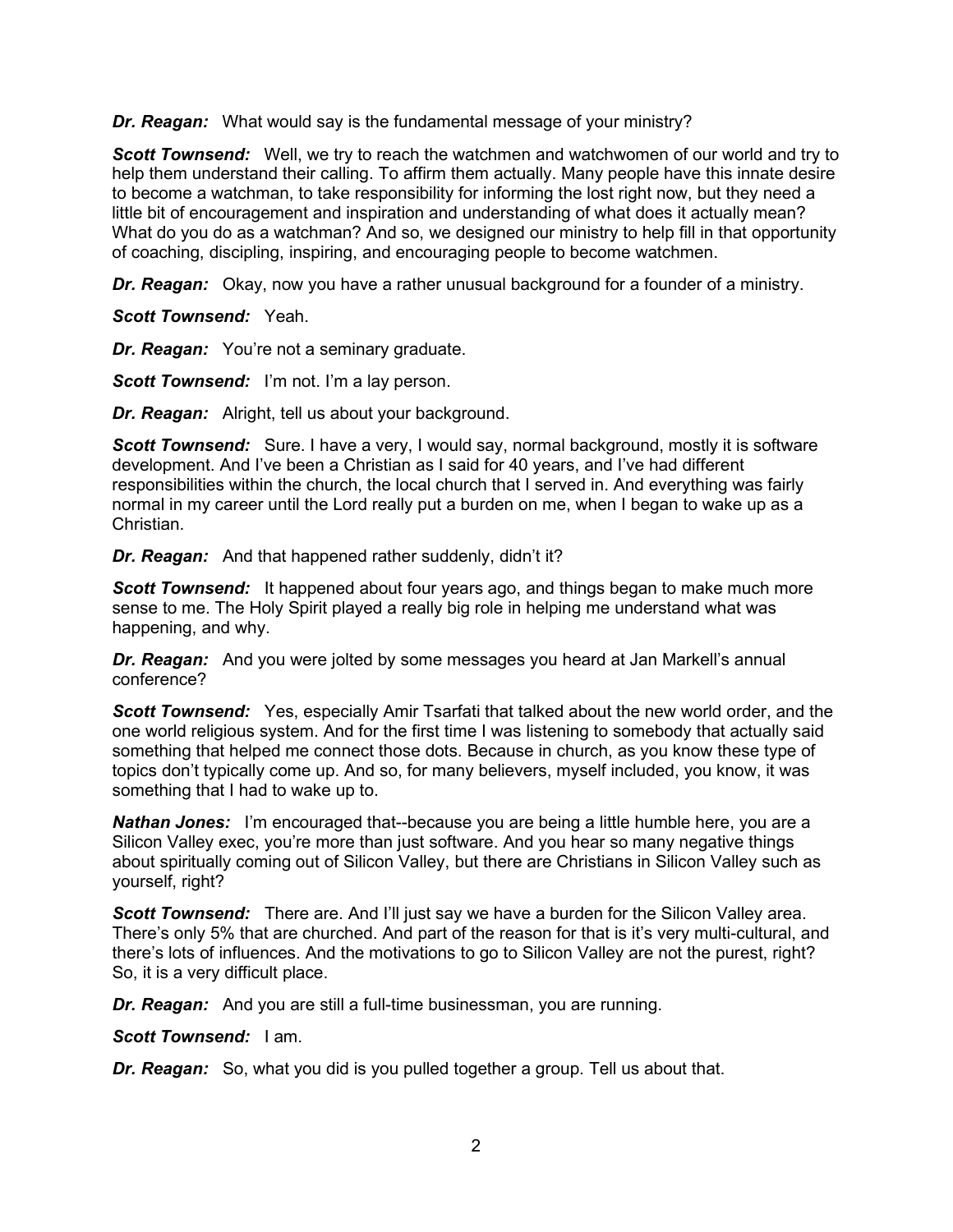**Scott Townsend:** Well, as a layperson realizing my calling, I realized I needed to bring people, to bring a team together that would help me with this burden. And I did. I was able to recruit some pastors, and Christian educators to help me, really begin to formulate what we were doing in the website. And so, one of the things we did is we wrote all original content. The team is just prolific in terms of their ability to create posts, articles. We've created sermons, eBooks that are downloadable. And so that was the beginning of really shaping how we were operating as a ministry.

*Dr. Reagan:* What's amazing to think that this only happened four years ago.

## *Nathan Jones:* Yeah.

*Dr. Reagan:* Your ministry is taking off like a rocket.

**Scott Townsend:** It has. Yeah. It is kind of hard to believe actually. And one of the things that I just want to be sure that I give credit to is the Lord has the way of doing this stuff. And I feel like as a business person, as a lay person, without all the technical background of seminary and other things, there is still a role for us.

## *Nathan Jones:* Oh, yeah.

*Scott Townsend:* To come along side and to help empower teams of people to actually elevate their ministry for such a time as this.

*Dr. Reagan:* And your team consists of people located at different spots?

*Scott Townsend:* Yeah, we have to.

*Dr. Reagan:* You're not all together in an office in California.

**Scott Townsend:** That's right. That's correct.

*Nathan Jones:* And they're all really strong professionals. I mean you picked very high level professional people to help you. And that's probably one of the reasons, obviously the Holy Spirit, that your ministry took off so fast, because you picked like the experts in all of these different areas to help build your ministry. I got to meet Scott actually four years ago. I get this video it is like an hour long; it is from this guy in California and he says, "Hey, I got this ministry idea I want to run it by you." And he sat and in detail, by detail laid out the ministry. I was like, "Wow, this is amazing! He's put some amazing thought into it." And to think four years later I Am a Watchman Ministries is now moved into radio?

**Scott Townsend:** Yes, we have. We are broadcasting on CSN now, 450 radio stations across the US. And we are broadcasting our "A View From a Wall" which is a co-hosted by two of our teammates, Joe Kerr, and Dillon Burroughs.

*Nathan Jones:* They've interview us, they are great guys.

*Scott Townsend:* They have. And Dr. Reagan you've been on the show once. And Nathan, you've been on twice. And what we do is we speak from a watchman's point of view. So, we bring in guests to literally speak into the watchman community.

*Nathan Jones:* What do you want your ministry to do? Like what's the end result? Obviously you are training and encouraging people. But the people that come to your website how do you want them to turn out? How do they change by your website?

*Scott Townsend:* Well, first of all we want them, probably the number one thing that we want is for them to feel like they are home.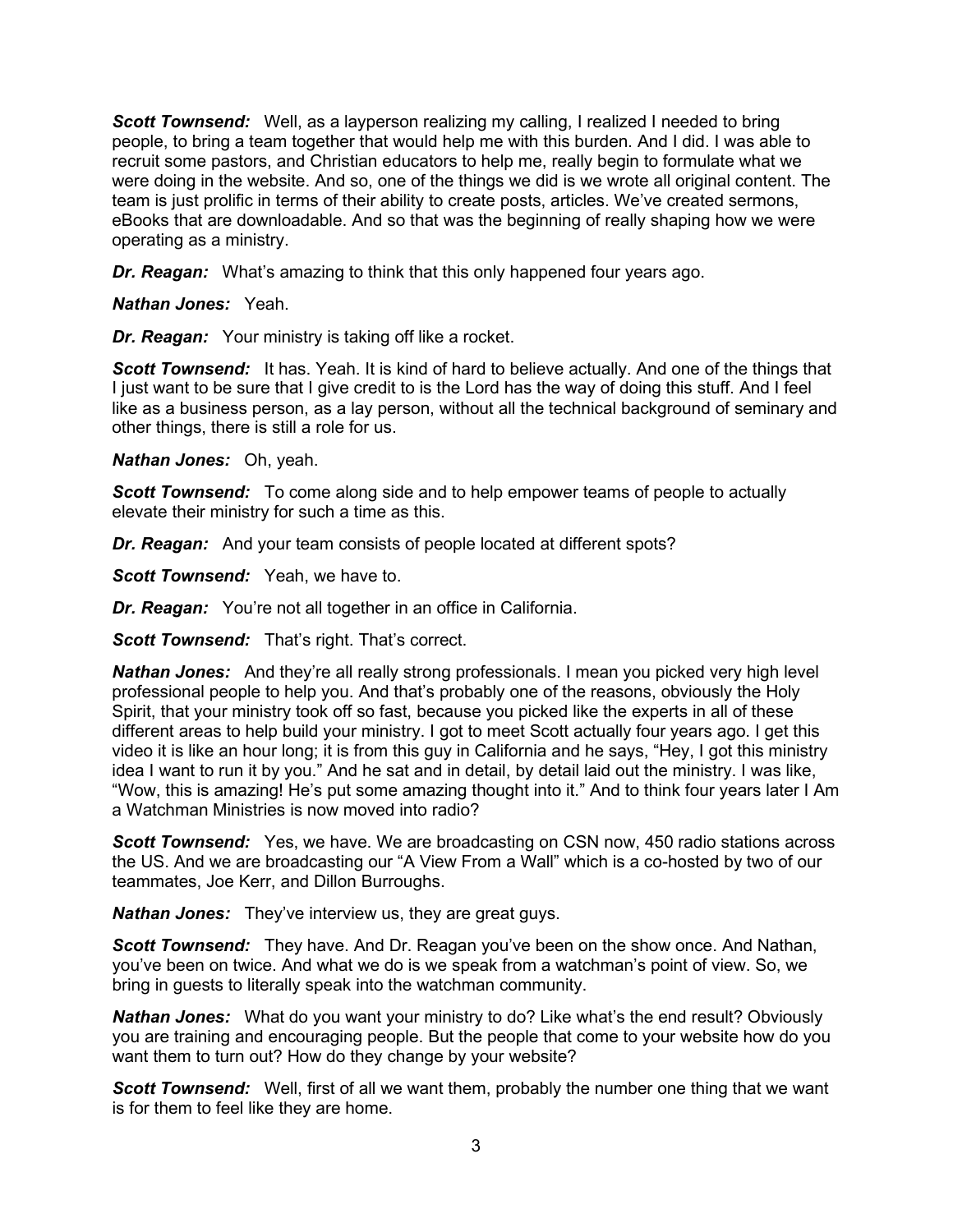## *Nathan Jones:* Okay.

**Scott Townsend:** Because as a watchman it is a very difficult calling, and it is very difficult to face the burden of reaching the lost, and warning, and it is a tireless and thankless process. In fact, you get persecuted very often for this. And what we want to do is help reassure watchmen, and watchwomen all over the world. And we have about 185 inbound countries to our website. We offer our website in 33 different languages. And so, the point is you're not losing your mind if you are a watchman, this is part of the calling and gifting that God has given you for this moment, in this season of where we are in the prophetic timeline.

*Nathan Jones:* It fits in with the Great Commission not only to evangelize, but to create disciples. And you are creating disciples to proliferate the message of the Lord's soon return.

**Scott Townsend:** That's right, because it is a discipleship process. For every disciple you have, you could then disciple others, and it is a classic multiplication model.

#### *Nathan Jones:* Excellent.

*Dr. Reagan:* Well, you have put out an incredible product. I don't really like to call it a product, I call it a resource.

## *Scott Townsend:* Resources, yeah.

*Dr. Reagan:* Called the Rapture Kit. And this is what it looks like folks, the Rapture Kit. And you open it up and there is a thumb drive. And you would be absolutely amazed what is on this thumb drive. And this is for those who are left behind.

## *Scott Townsend:* That's correct.

*Dr. Reagan:* And I was just blown away by this when I got it. And decided I had to have you on this program, and have you tell us all about this. What's all on it. What's the purpose of it, so forth? And how people can get a copy of it? So, folks, in just a moment we are going to take a brief break, and when we return we are going to go into detail about this great post-Rapture kit that Scott's ministry has prepared for those who are left behind when the Rapture occurs.

# **Part 2**

*Nathan Jones:* Welcome back to Christ in Prophecy and our interview with Scott Townsend about his remarkable ministry called, I Am a Watchman.

*Dr. Reagan:* Yes, and Scott let me just jump into this real fast. I mentioned this Rapture Kit before our break, it is remarkable. It's just amazing all the stuff that you have on this little thumb drive here. Tell us about it.

**Scott Townsend:** Well, first of all I want to start by saying that when we talk about what do we do for those we suspect will be left behind, and I'd like to be sure that we cover we don't want anyone to be left behind. So, it is really incumbent upon us to continue witnessing and reaching out to those that we love, especially in our sphere of influence. But we do realize that some will be left behind, they will not fully understand the significance of a decision for Christ, or their need. So, I think that will change. I have friends and family that are not saved. And so, this is a very personal thing to realize exactly what do we do. And as we talk to people, you know in conferences, and various other places we realize that many people are putting a very heartfelt letter into a Bible, and that is amazing, and we need to do that. But we also began to realize, wait a minute, we really need to equip a brand new generation of believers, to mature them up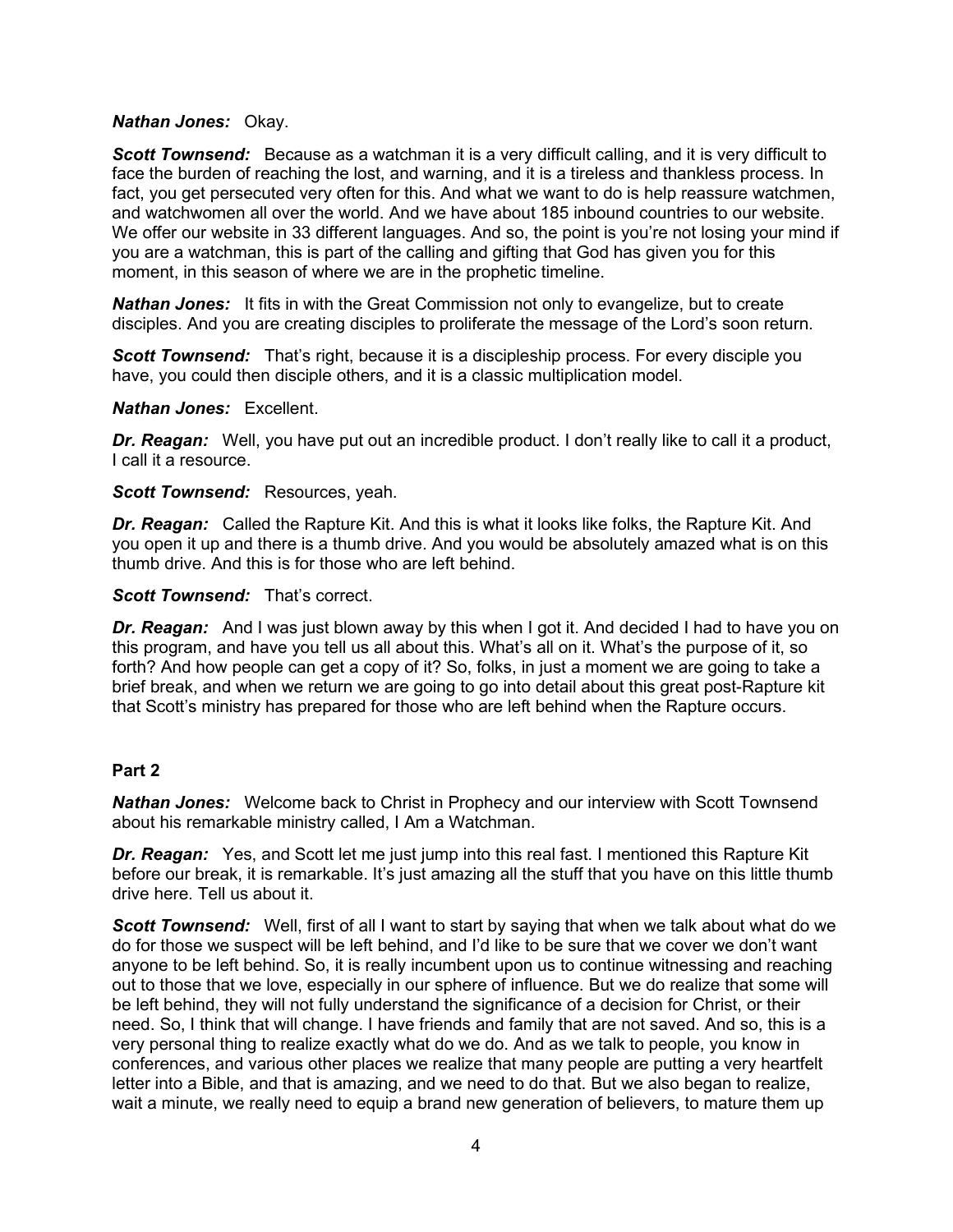in faith, to disciple them, and to basically help them you know go through the process of being prepared for what is in store. And as we know, and we've covered this on your show before, it is not pretty what happens in the Tribulation. So, it's really important to be honest and clear about what is happening.

*Nathan Jones:* One of those things about not being pretty is there is a reason that you put this on a jump drive and didn't just put it on your website right?

**Scott Townsend:** That's right.

*Nathan Jones:* Or just on your website.

*Scott Townsend:* Absolutely. Because one of the things that we wanted to do is update the technology of how this is going to need to work. And by putting it on a USB drive it is concealable. It gives us the ability to store lots of information. And for our viewers that don't understand how USB drives work it is just like a drive that expands the storage of your computer.

*Dr. Reagan:* You plug it into your computer.

*Nathan Jones:* USB port.

**Scott Townsend:** Plug it into a PC or Mac you're all set. And the goal is to deliverer a payload of amazing information.

**Nathan Jones:** And then after the Tribulation clearly as the Antichrist rises and tries to squash all materials online. You mentioned earlier to me that the Antichrist in what under two hours could shut down all the Christian websites across the planet with an algorithm? So, you put it on a jump drive so that the people could keep it with them privately.

**Scott Townsend:** That's right. That's right. And one of the things we have to do is we have to think like that. It is a very aggressive thinking process to actually try to anticipate the maneuvering that is going to occur.

*Dr. Reagan:* Now, one of the things you have on that jump drive is an explanation of what's happened.

*Scott Townsend:* Yes.

*Dr. Reagan:* Tell us about that.

**Scott Townsend:** It's the key thing. It's a video that opens up the entire content and explains what happened, how we knew it was going to happen, and also basically affirm that its still possible for people to be saved.

*Dr. Reagan:* Yeah.

*Scott Townsend:* And we know that because of--

*Dr. Reagan:* And when you say what happened, we are talking about the Rapture.

**Scott Townsend:** The Rapture, absolutely.

*Dr. Reagan:* The Rapture,

*Scott Townsend:* The Rapture, yes.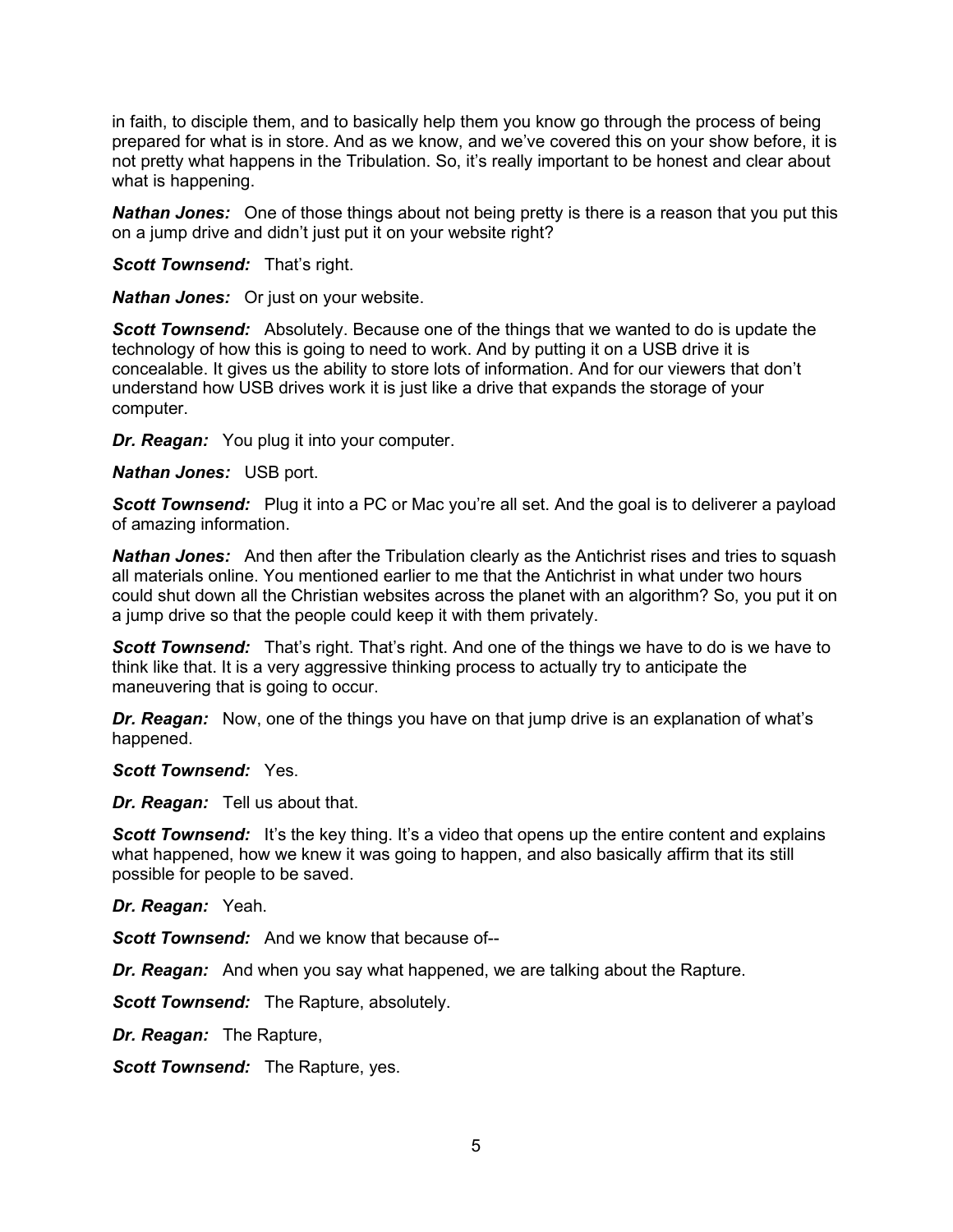*Dr. Reagan:* And that's so important because immediately after the Rapture there is going to be a lot of explanations.

#### *Scott Townsend:* Yes.

*Dr. Reagan:* Secular, non-believing explanations. In fact back in the early 1970's the leaders of the New Age Movement put out a statement one time saying that the Masters of the Universe had spoken to them, these are demons, saying that a time is coming when all those who live by faith are going to be taken off the earth so that those who live by reason can continue in their evolutionary development.

#### *Scott Townsend:* Right.

*Dr. Reagan:* And they are going to rush to the microphone and say, "See, we told you this back in the 70's."

*Scott Townsend:* Exactly.

*Dr. Reagan:* There's going to be other explanations, aliens, and all kinds of things.

*Nathan Jones:* Global warming.

*Dr. Reagan:* But this is going to give the real explanation.

**Scott Townsend:** That's correct. This is the antidote to the deception that is coming.

#### *Dr. Reagan:* Yes.

**Scott Townsend:** Because we look right at the camera to the audience and we speak to them about Bible prophecy, the fulfillment of Bible prophecy, and that this is not some kind of process of aliens or something else.

*Dr. Reagan:* And you give them an overview of what's ahead.

*Scott Townsend:* Yes, absolutely.

*Dr. Reagan:* So, they know what's going to come in the Tribulation.

**Scott Townsend:** That's right. One of the hardest things to do is to set the right tone for that video.

#### *Dr. Reagan:* Yes.

**Scott Townsend:** Because you want to be encouraging, and you want to give hope, and you don't want to alarm them right off the gate on the things that are coming, although that is really super important to do. What we try to do is reassure them, educate them, let them know that this is what's coming, this is predicted. And that you need to come to faith in Christ now. It is a very direct and honest message.

*Nathan Jones:* What's key to this is I believe of loving family member or friend who has talked about the Rapture with them couldn't lead them to the Lord, and left this behind, so the key to this is after the Rapture they've got to say, "Hey, wait my mother. My relative. My sister, my friend talked about this and left me this."

#### *Scott Townsend:* Yes.

*Nathan Jones:* And so, it really important as Christians that we share the message about the Lord's soon return with them so they can think back and get the truth. Because doesn't the Bible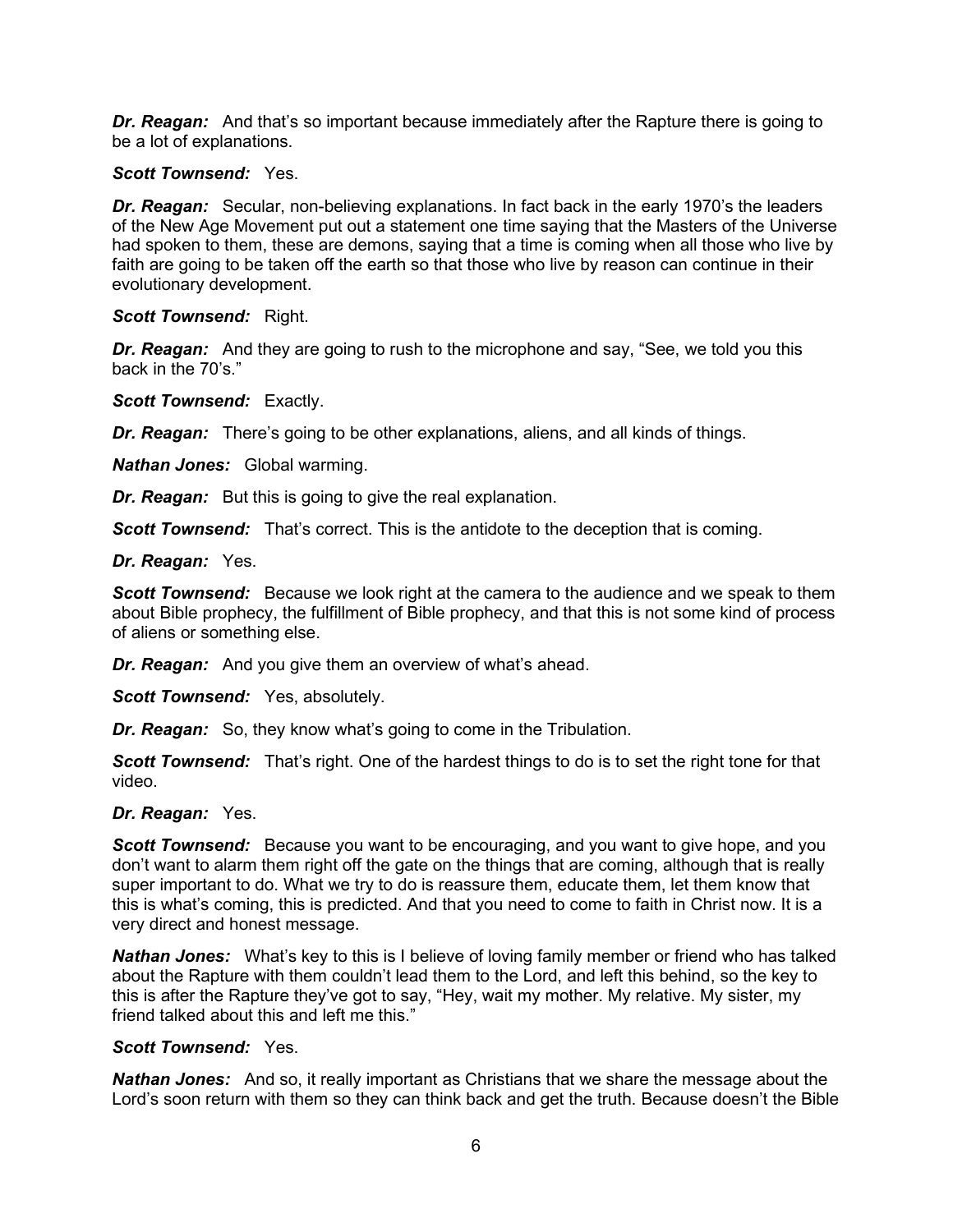say there is going to be a great delusion just after the Rapture and the people will willingly believe it.

**Scott Townsend:** That's right. And so, one of the things that we did is we struck a very fine line you'll hear some of the content that we do speaking as though the Rapture hasn't happened yet. And the reason for that is it's also an important witnessing tool for today. So, as well as a critical resource for those that are left behind, so, there is a fine line there. But we tried our hardest to bring in guests, people into that video that speak into the distress that is going to be there.

*Dr. Reagan:* Now, this video you mention though is just a tip of the iceberg of what is on this thing.

*Nathan Jones:* Oh, yeah.

**Scott Townsend:** That's right.

**Dr. Reagan:** I mean it's just overwhelming the stuff you have on here. So, give us sort of an overview of what all is on there.

*Scott Townsend:* Okay. Well, after the opening what's happened video, which is almost an hour long, we then offer a lot of resources there. And one of the things you have to understand is that it's great that we have a letter in a Bible. It's also great that we have an opening video that explains everything. But our team didn't feel like that's where we needed to stop. We wanted to equip, train, disciple a new generation of believers, because personally I believe that there will be a lot of people that are highly educated about the Bible but have not for whatever reason surrendered to Christ.

*Nathan Jones:* Head knowledge only.

**Scott Townsend:** So, what I think what is going to happen is the church will reboot with, you know, a lot of people coming to faith and repentance and motivation all of a sudden being called into ministry. So, it's a scary thing, but we believe that the church will go underground. That people will congregate into small groups. They will worship, and sing, and pray, together and they will learn.

*Nathan Jones:* It's almost like China, we are seeing, I believe what we are seeing in China with the persecution of the Communist Party cracking down on Christians, destroying churches. Setting up Xi Jinping as the person to be worshipped. And then you see that Christians are even congregating in groups of four or less because it is so dangerous to be in larger groups. And that's almost a model. Even their social ranking model I think the Antichrist will use as part of his Mark of the Beast.

*Scott Townsend:* I absolutely agree.

*Nathan Jones:* So, having that is neat because then you can just plug it into your computer privately with your people and you're not being cut off from online.

*Scott Townsend:* That's correct.

*Nathan Jones:* No one asks twice about if you are carrying a jump drive or not. It is so innocuous.

# *Scott Townsend:* Right.

**Dr. Reagan:** Well, I want to get back to my question. Give us an overview. What is on this?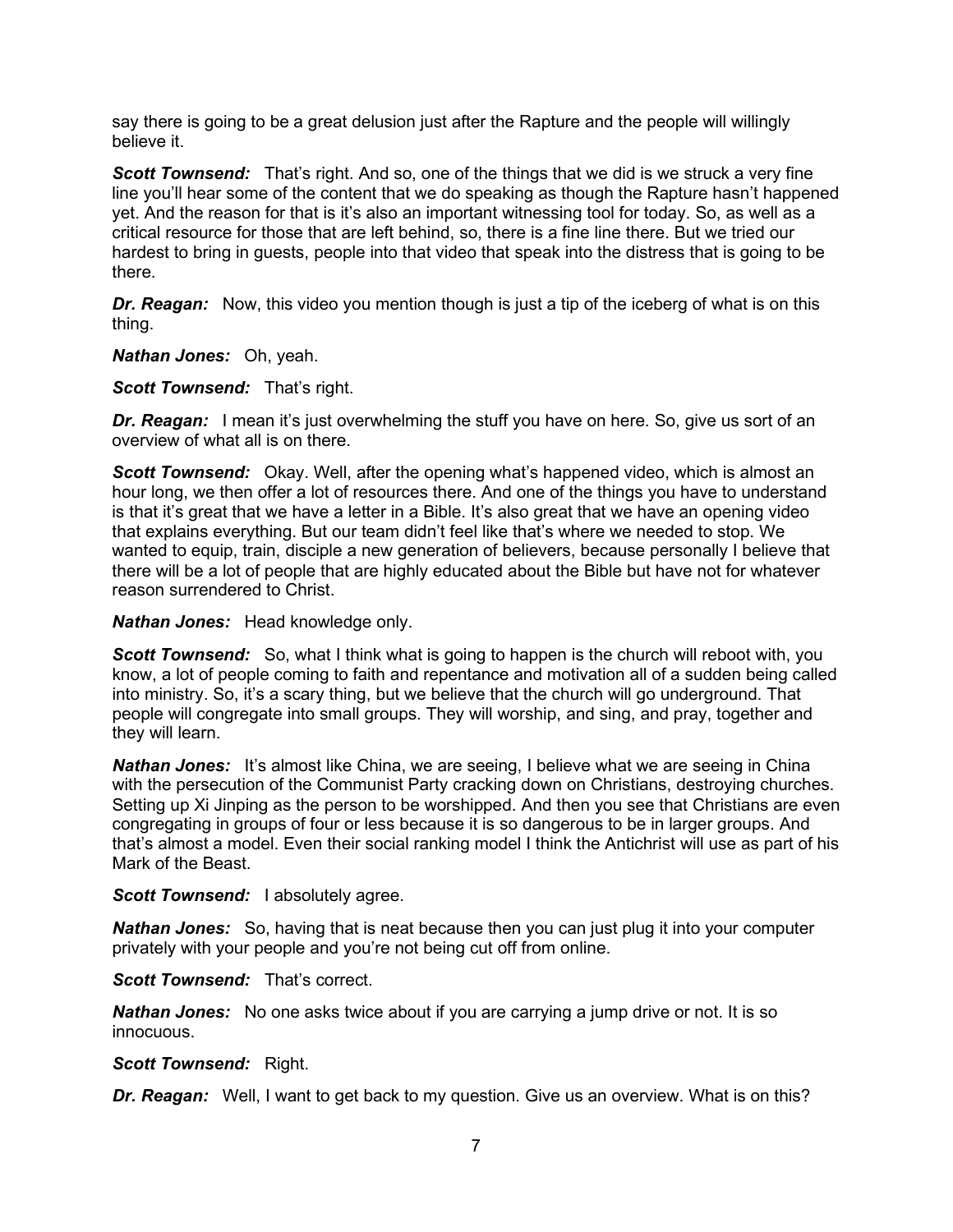**Scott Townsend:** Sure, so, there's teaching videos. There are 14 hours of teaching videos on here.

*Nathan Jones:* Wow, that's a lot.

**Scott Townsend:** Covering the salvation doctrine, Bible prophecy, how to be a watchman. And it may seem odd that you can be a watchman after the Rapture, but you are actually because there are still things that will be unfolding that will be part of the messages.

*Dr. Reagan:* Fourteen hours of video. But you have books and booklets as well.

*Scott Townsend:* There are 1,600 pages worth of books.

*Nathan Jones:* Sixteen-hundred!

*Scott Townsend:* Right.

*Nathan Jones:* Okay, I went through a lot of it, but I didn't realize you had that many.

**Scott Townsend:** It is quite a bit, yeah.

*Dr. Reagan:* The entire NIV Bible is on there.

**Scott Townsend:** That's correct. And there's scripture booklets in various languages as well. So, our goal is to pack as much into this as we can. And what's amazing is that because this is a USB drive the giver of this Rapture Kit to those that they love that suspect will be left behind, they can augment this drive. This is not everything.

*Dr. Reagan:* Yes.

*Nathan Jones:* You can add to it.

**Scott Townsend:** This is the foundation of what someone will add to it. So, they'll put their documents on it. They will put their own personal video. They can add any other additional information that they want to.

*Dr. Reagan:* In other words, we could add a video of our own.

**Scott Townsend:** That's correct. Yeah.

*Nathan Jones:* Yeah, what would really great is that the person who is leaving this with somebody makes their own personal video like on a cellphone or something.

*Scott Townsend:* Exactly.

*Dr. Reagan:* Oh, that would be wonderful.

*Nathan Jones:* And puts on a personal message.

**Scott Townsend:** That's exactly what we have in mind. So, it is just like any other USB drive, you shoot your video and copy it on there.

*Dr. Reagan:* I noticed on there that you have one tract about all of this that is in 300 languages on that drive.

**Scott Townsend:** Yeah, the goal is to reach the lost. And when you consider that this is like a light bomb past the boundary of the Rapture, this literally can bring the truth to who knows how many people once you are on that side and you are personally ministering to people. I mean we have no idea yet.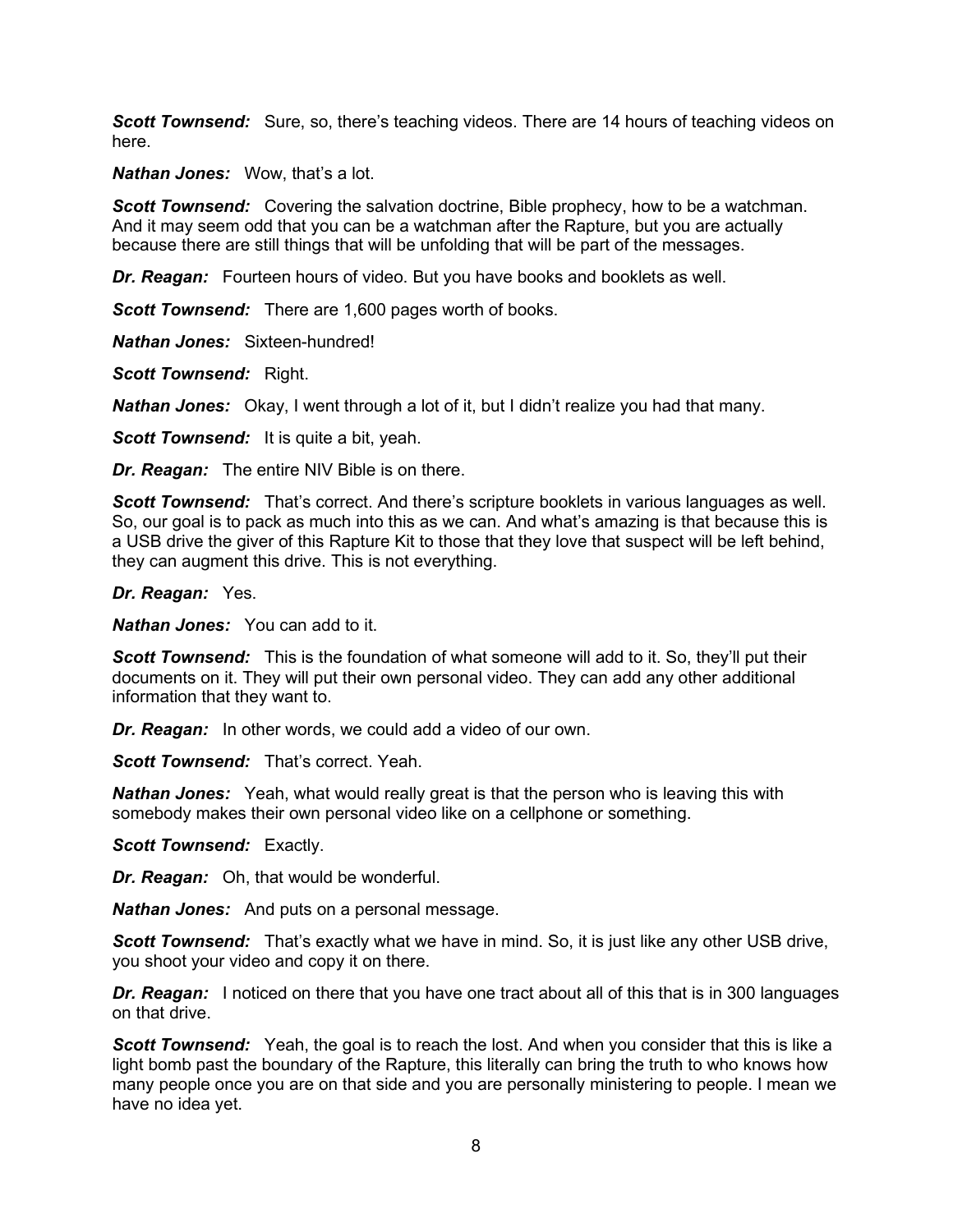*Nathan Jones:* How many gigs is that drive?

*Dr. Reagan:* Yeah, I was wondering that.

**Scott Townsend:** It's eight-gigabytes and we have about seven of it already consumed.

*Nathan Jones:* Can you believe that if this was even just ten years ago you were lucky if you could get a two-gigabit drive? And now these are so inexpensive. You have whole terabyte jump drives now. We are truly living in a marvelous time. I think the Lord is giving this technology to do just what you're doing.

## **Scott Townsend:** lagree. lagree.

**Dr. Reagan:** Well, this is going to be a vital tool because again as you said it is going to be an age of deception as soon as the Rapture occurs, and boy people are just going to be inundated with all kinds of theories about what happened, none of which are true. And this will be giving them the truth. For years I have, I think I told you this morning when we were having breakfast together, that for years I've told people, "Open your Bible and take the time to write right at the beginning of the Bible the plan of salvation, and what people need to do." Because again people are not going to have that much time to sit around and study and read the Bible. But this particular element, I mean this resources sums it all up so beautifully, and so much better than just writing it at the front of the Bible. I would still encourage them to do that because people are going to find these Bibles.

*Scott Townsend:* Yeah, I agree with that actually. That letter still has to be there. It has to be like what we'll add to that letter for example is in the bookshelf is this Rapture Kit this is just much more information there.

*Dr. Reagan:* There you go.

**Scott Townsend:** So, we really do need to push very hard on reaching out right now. And I must add that it is very aggressive to think about evangelizing across the Rapture boundary. I had a very important epiphany when I realized that my role as a watchman is not over just because I'm raptured. I'm also a watchman after the Rapture in the sense that I have to leave the right things behind so that a new generation of believers can come forth.

*Nathan Jones:* Well, we believe that same at Lamb & Lion Ministries. We believe--

*Dr. Reagan:* Tell them about what you've done.

*Nathan Jones:* Well, not only did we put on multiple websites, and apps, and social media and everything, we tried to spread all our information out so that if the Antichrist starts cutting things off there are other venues. We even created our own left behind video called, "Jesus Came What's Next." You can check that right on our website. You can also get it on a DVD if you want to leave that behind as well. It's not as extensive as that. We take that and put it on there if you wanted. But that was awhile ago, I was a much younger man in that video. But we believe as a ministry, and we share with this you I believe, is that our greatest outreach will be after the Rapture.

**Scott Townsend:** I actually agree with that.

*Nathan Jones:* And not before. And what's great is there are sister ministries like you who we can work together. We might not have all the resources like you do to create something like that, but there are all these ministries filling in the pieces, that after the Rapture, including with 144,000 Jewish evangelists, and the two witness, and the Gospel Angel, and all that, this will be part of the thing that will lead millions of people to Jesus Christ.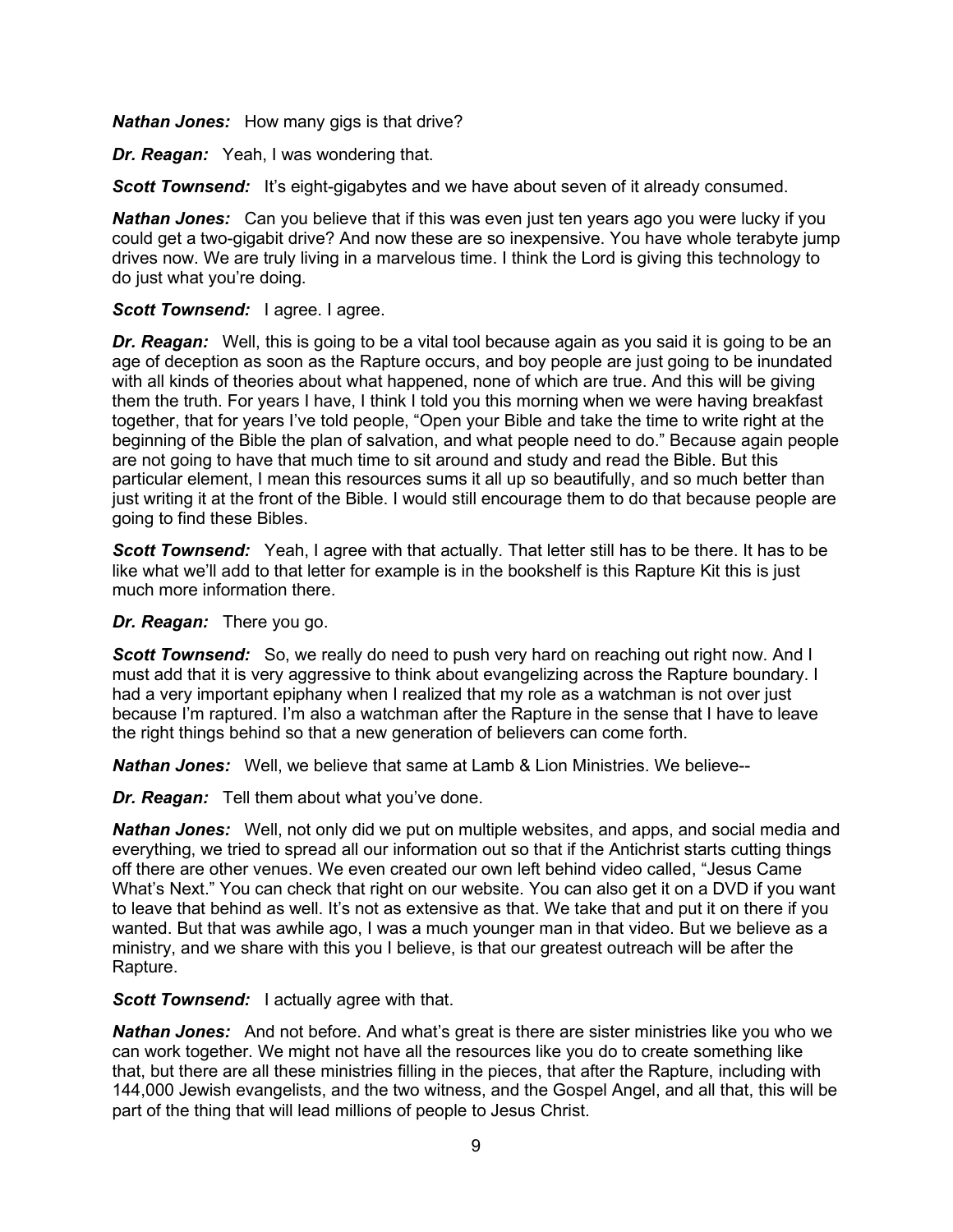**Scott Townsend:** What's encouraging to me is I'm beginning see the remnant coalesce and actually, you know, own what's happening right now. The dots are connected now. Now, there's that point of action. They are being called to push hard now. The time for kind of strolling through our finish line phase is over, we are sprinting all out now at this point. And the remnant is beginning to awaken up, there is more focus on eschatology, what is going to be coming. And I'm very encouraged. When we talk to people at conferences and so on, it's everyone has a very personal story about their family ones, family members that are not saved. So, we have people that come up and ask for prayer, and we pray with them. There are tears. There is a common burden that we have for the lost. And this is just a starting point.

*Dr. Reagan:* We receive a lot of messages like that from people who say, "Here is a copy of the letter I've written to my family that is going to be in my Bible. It is going to waiting for them." We've had that happen several times.

#### *Scott Townsend:* Right.

*Dr. Reagan:* People are aware of the fact that they need to do something.

**Scott Townsend:** That's right.

*Dr. Reagan:* And this is it. It's time for you to ask the question.

*Nathan Jones:* Ah, I've been wanting to ask this question. Clearly you believe we are in the seasons of the Lord's return. I mean after all you've been talking about the Rapture. Why though? Why do you think now we are getting so close to the Rapture?

**Scott Townsend:** Well, it is the convergence of all the signs that we are seeing today. And that by the way has started. I mean it is just getting quicker and shorter in the intervals.

*Nathan Jones:* What are some of these signs that you are talking about?

**Scott Townsend:** Well, there are all the natural disaster signs, they are unbelievable.

*Nathan Jones:* Oh, the earthquakes and hurricanes, and the volcanos that are exploding all over the place.

*Scott Townsend:* And look at the locust problem that was just reported.

*Nathan Jones:* Into Africa into Asia.

*Dr. Reagan:* Oh, my goodness, increasing in frequency and intensity.

**Scott Townsend:** That's right. Pestilence now coming out of China.

*Nathan Jones:* Coronavirus is a big disease right now.

**Scott Townsend:** Yeah, we are still not done with H1N1. So, there's almost every aspect from--it is like a prism everyway that you look at it, it shows us that we are reaching.

*Dr. Reagan:* Don't forget Israel.

*Scott Townsend:* Yeah, absolutely. Yeah.

*Dr. Reagan:* You know I've always looked on the re-establishment of Israel as sort of the cornerstone of end time Bible prophecy because end time Bible prophecy focuses on Israel. But I think the point you made at the beginning is the most import and that is for the first time in all of history all the signs are converging and coming together. Not just one here, and one there, or one there but they are all converging.